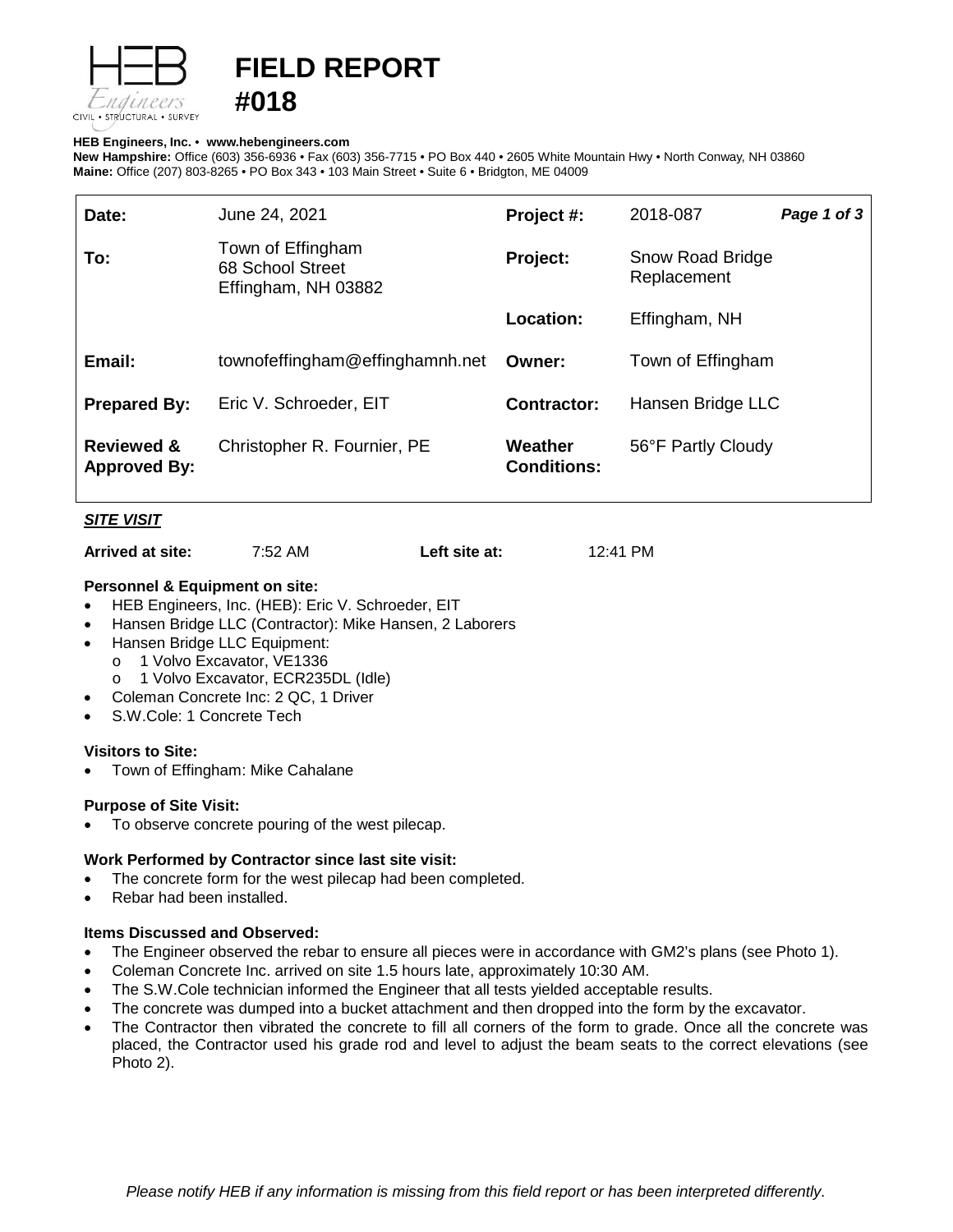*Town of Effingham June 24, 2021 Snow Road Bridge #165/112 over South River, Effingham, NH Page 2 of 3 Field Report #018 HEB Project #2018-087*

## **Work Scheduled:**

• Monday, June 28, 2021 – Begin placing beams onto the pilecaps.

#### **Outstanding Construction Issues:**

• The Contractor needs to provide revised GM2 design information regarding pile cap dimensions (FR #011, 06- 10-21).

#### **Next Observation:**

• Monday, June 28, 2021.

#### **Photos:**

• Taken by EVS on Thursday, June 24, 2021.



Photo 1: Form and rebar ready for concrete.